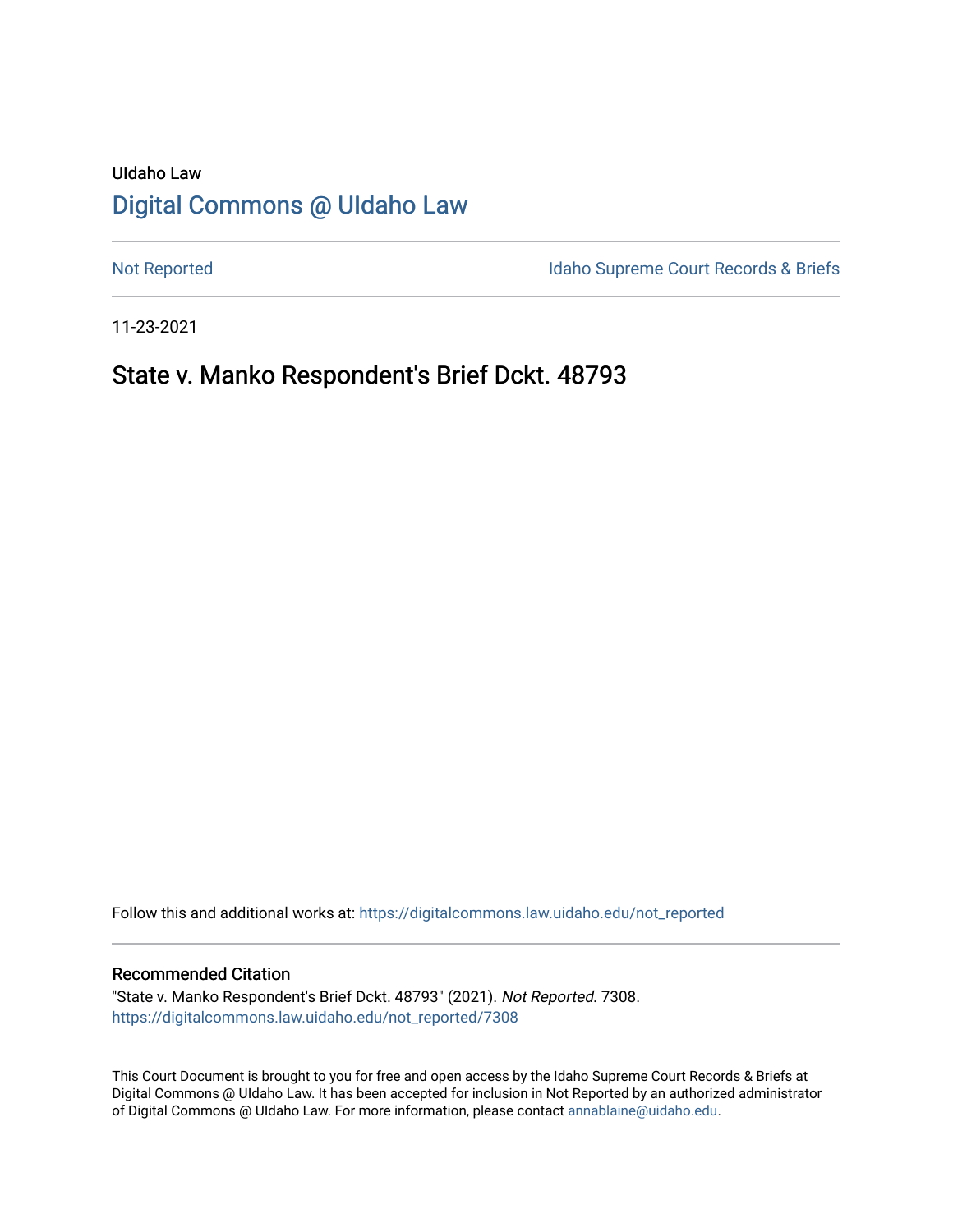Electronically Filed 11/23/2021 8:43 AM Idaho Supreme Court Melanie Gagnepain, Clerk of the Court By: Brad Thies, Deputy Clerk

LAWRENCE G. WASDEN Attorney General State of Idaho

MARK A. KUBINSKI Deputy Attorney General Chief, Criminal Law Division

KENNETH K. JORGENSEN Deputy Attorney General P.O. Box 83720 Boise, Idaho 83720-0010 (208) 334-4534 Email: ecf@ag.idaho.gov

## IN THE SUPREME COURT OF THE STATE OF IDAHO

| STATE OF IDAHO,       |                                    |
|-----------------------|------------------------------------|
|                       | NOS. 48793-2021 & 48794-2021       |
| Plaintiff-Respondent, |                                    |
|                       |                                    |
|                       |                                    |
| V.                    | Ada County Case Nos. CR01-18-47843 |
|                       | CR01-21-4944                       |
|                       |                                    |
| MICHELLE RENEE MANKO, |                                    |
|                       | <b>RESPONDENT'S BRIEF</b>          |
| Defendant-Appellant.  |                                    |
|                       |                                    |

Has Michelle Renee Manko failed to show that the district court abused its discretion by imposing consecutive sentences in CR01-21-4944, and ordering those sentences run consecutive to the sentence in CR01-18-47843?

## ARGUMENT

## Manko Has Failed To Show That The District Court Abused Its Discretion

### A. Introduction

In 2018, police conducted a traffic stop on Dale Symons for having a cancelled registration.

(PSI, p. 118.) Authorities identified Michelle Renee Manko as the passenger of the vehicle, and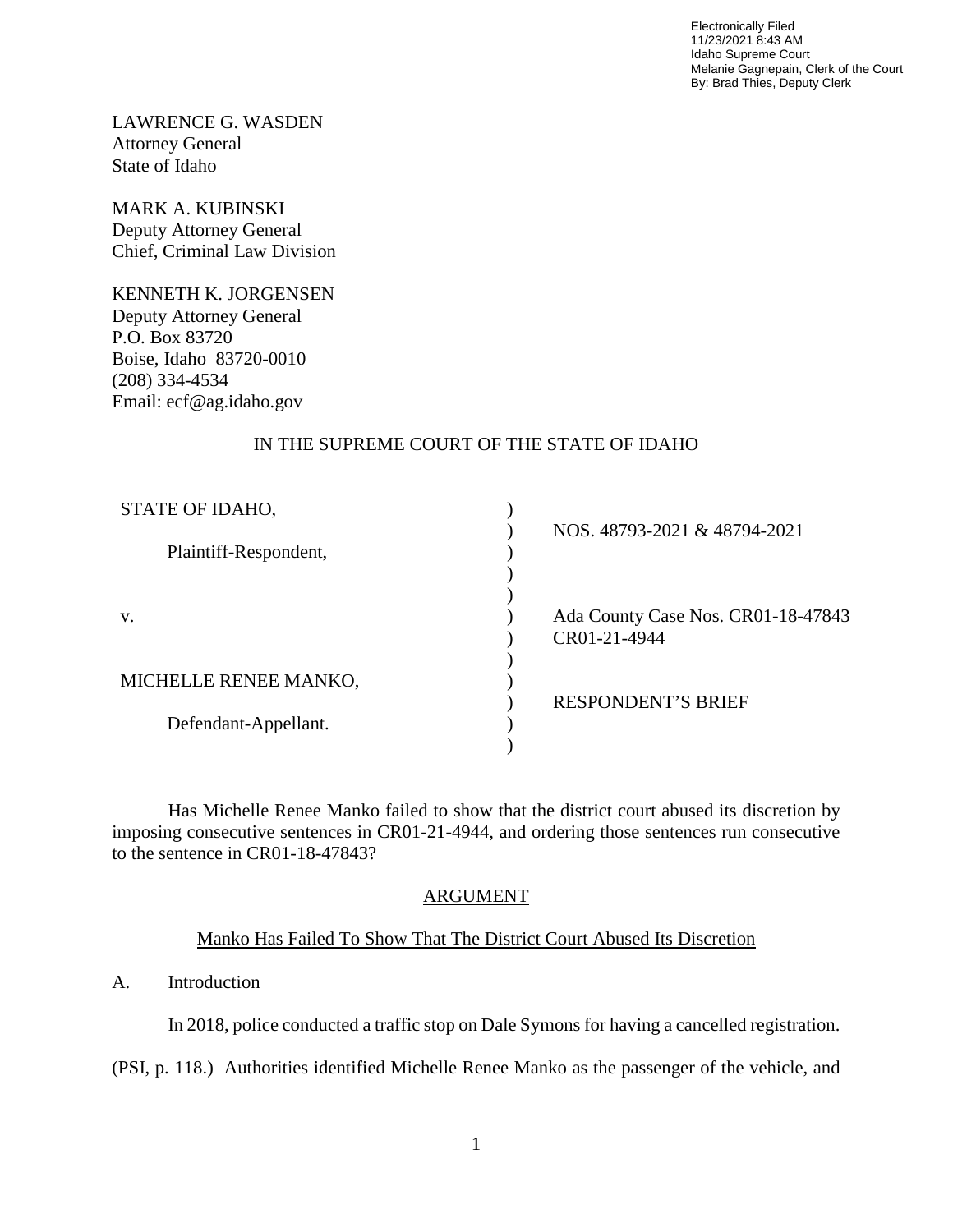found drug paraphernalia and methamphetamine in the vehicle. (PSI, p. 118.) Under case number CR01-18-47843, the state charged Manko with one count of felony possession of a controlled substance, and one count of possession of drug paraphernalia. (48793 R., pp. 24-25.) Manko pleaded guilty felony possession of a controlled substance, and the state agreed to dismiss the paraphernalia charge. (48793 R., pp. 30-31.) The district court sentenced Manko to seven years, with two years determinate and retained jurisdiction. (48793 R., pp. 46-49.) Following the period of retained jurisdiction, the district court placed Manko on probation for a period of seven years. (R., pp. 54-56.)

In January of 2021, authorities conducted a traffic stop on Manko for an expired registration. (PSI, p. 343.) Manko threw methamphetamine, heroin, marijuana and syringes from her window as she pulled over. (PSI, p. 343.) Two minor children were in the vehicle with Manko, and Manko denied having thrown anything from the window, and denied having any drugs in the vehicle. (PSI, p. 343.) Authorities then found more marijuana and drug paraphernalia in the vehicle. (PSI, p. 343.)

Under case number CR01-21-4944, the state charged Manko with one count of trafficking in heroin, one count of felony possession of methamphetamine, one count of destruction and/or concealment of evidence, one count of misdemeanor possession of a controlled substance, and one count of possession of drug paraphernalia. (48794 R., pp. 26-27.) In CR01-18-47843, the state filed a motion for probation violation for the offenses included in CR01-21-4944, along with numerous other violations. (48793 R., pp. 116-119.) Pursuant to a guilty plea, the state amended the information in CR01-21-4944, charging Manko with two counts of possession of a controlled substance with the intent to deliver, one count of destruction and/or concealment of evidence, one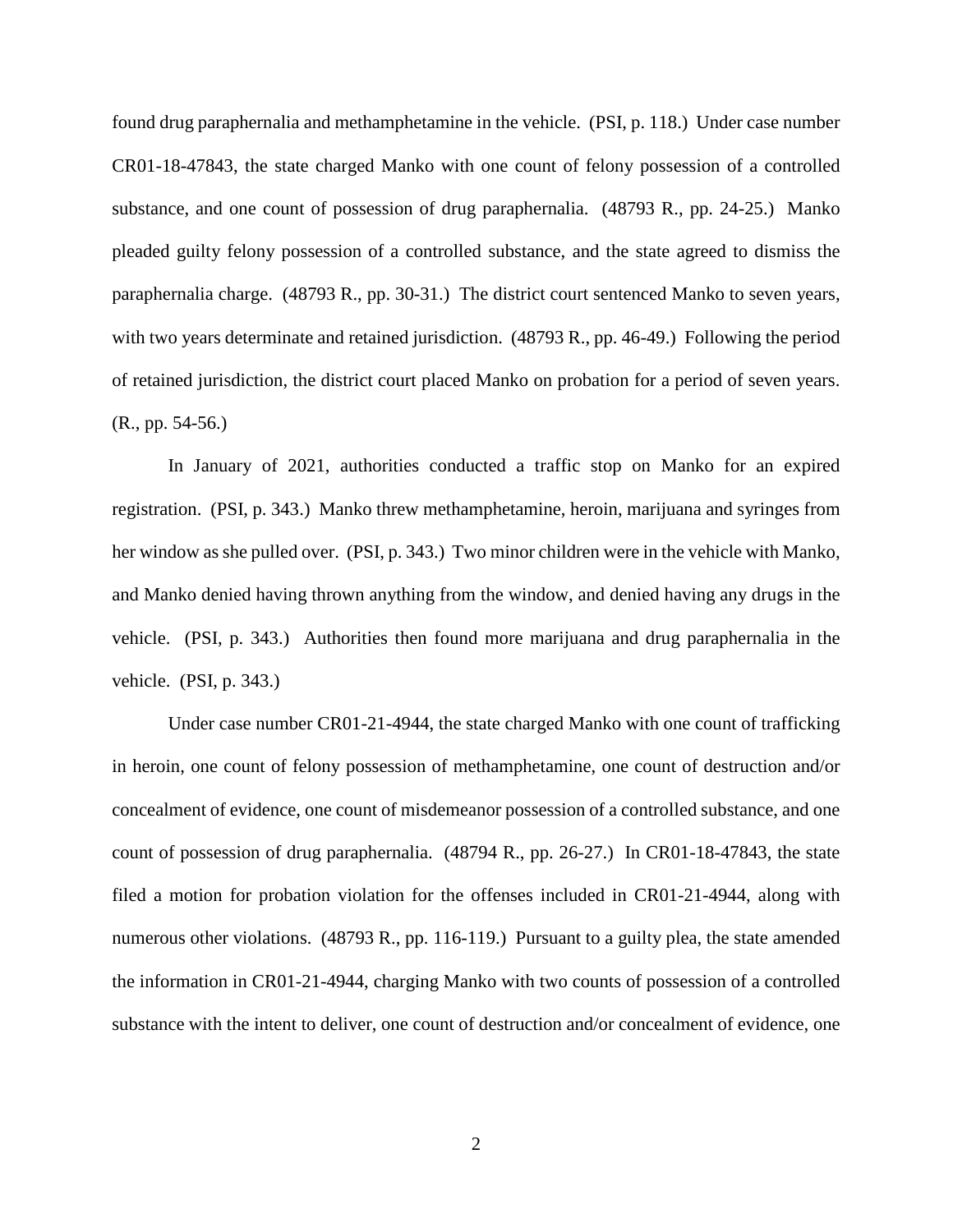count of misdemeanor possession of a controlled substance, and one count of possession of drug paraphernalia. (48794 R., pp. 30-31, 41.)

In CR01-21-4944, Manko pleaded guilty to two counts of possession of a controlled substance with the intent to deliver, and the state agreed to dismiss the remaining charges. (48794 R., p. 29.) At the sentencing hearing, Manko asked the district court "to consider imposing the sentence the State suggested, the two plus five sentence" in CR01-18-47843 concurrent, with hopes "this period of sustained sobriety through incarceration will help her" on parole. (Tr., p. 35, Ls. 10-21.) In CR01-18-47843, the district court found Manko violated her probation, and executed the underlying sentence of seven years, with two years determinate. (48793 R., pp. 126- 129.) In CR01-21-4944, the district court sentenced Manko to seven years, with two years determinate for each count of possession of a controlled substance with the intent to deliver, ordered that the two sentences run consecutively with each other, and consecutively to the sentence in CR01-18-47843. (48794 R., pp. 46-49.) Manko filed timely appeals in both cases, and a Rule 35 motion in CR01-18-47843. (48793 R., pp. 131-132, 135; 48794 R., pp. 51-52.) The district court granted Manko's Rule 35 motion in part, denying her request to commute her sentence, but reducing the fixed portion of her sentence from two years to one, and credited her for 343 days served. (Aug., pp. 1-13.)

On appeal, Manko argues that "the district court abused its discretion when it revoked her probation and imposed consecutive sentences in the new case, and ordered those sentences to run consecutive to the sentence in [CR01-18-47843]." (Appellant's brief, p. 1.) Manko's argument on the revocation of her probation is barred by the invited error doctrine, and she's failed to show the district court abused its discretion by imposing consecutive sentences in CR01-21-4944, and ordering those sentences to run consecutive to the sentence in CR01-18-47843.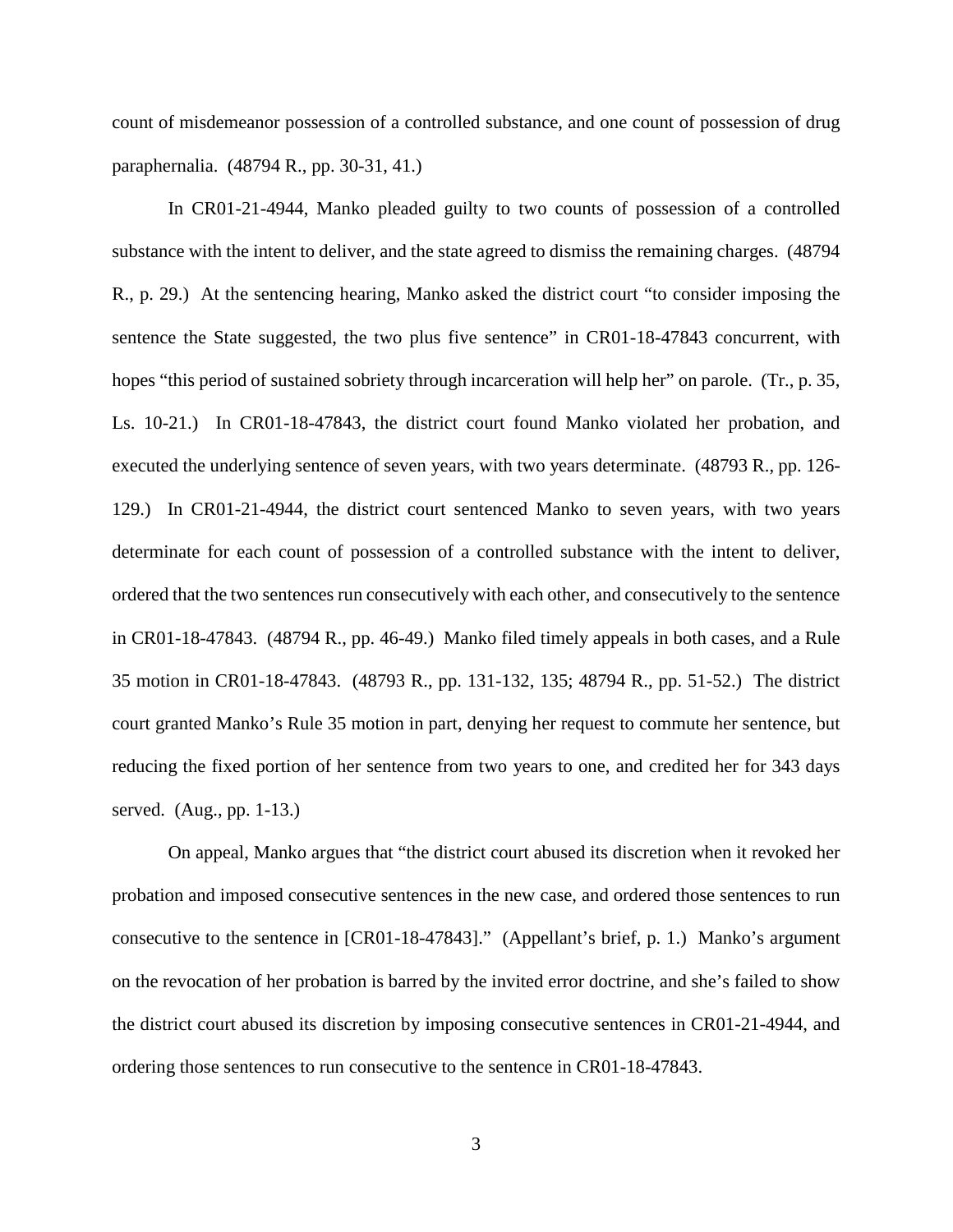#### B. Standard Of Review

"Appellate review of a sentence is based on an abuse of discretion standard. Where a sentence is not illegal, the appellant has the burden to show that it is unreasonable and, thus, a clear abuse of discretion." State v. Schiermeier, 165 Idaho 447, 451, 447 P.3d 895, 899 (2019) (internal quotations and citations omitted). A sentence of confinement is reasonable if it appears at the time of sentencing that confinement is necessary to accomplish the primary objective of protecting society and to achieve any or all of the related goals of deterrence, rehabilitation, or retribution applicable to a given case. Id. at 454, 447 P.3d at 902. "A sentence fixed within the limits prescribed by the statute will ordinarily not be considered an abuse of discretion." Id. (internal quotations omitted). "In deference to the trial judge, this Court will not substitute its view of a reasonable sentence where reasonable minds might differ." State v. Matthews, 164 Idaho 605, 608, 434 P.3d 209, 212 (2019) (citation omitted).

In evaluating whether a lower court abused its discretion, the appellate court conducts a four-part inquiry, which asks "whether the trial court: (1) correctly perceived the issue as one of discretion; (2) acted within the outer boundaries of its discretion; (3) acted consistently with the legal standards applicable to the specific choices available to it; and (4) reached its decision by the exercise of reason." State v. Herrera, 164 Idaho 261, 270, 429 P.3d 149, 158 (2018) (citing Lunneborg v. My Fun Life, 163 Idaho 856, 863, 421 P.3d 187, 194 (2018)).

### C. Manko's Argument The District Court Abused Its Discretion By Revoking Probation Is Barred By The Invited Error Doctrine

"The invited error doctrine is well settled in Idaho. A defendant may not request a particular ruling by the trial court and later argue on appeal that the ruling was erroneous. This doctrine applies to sentencing decisions as well as to rulings during trial." State v. Griffith, 110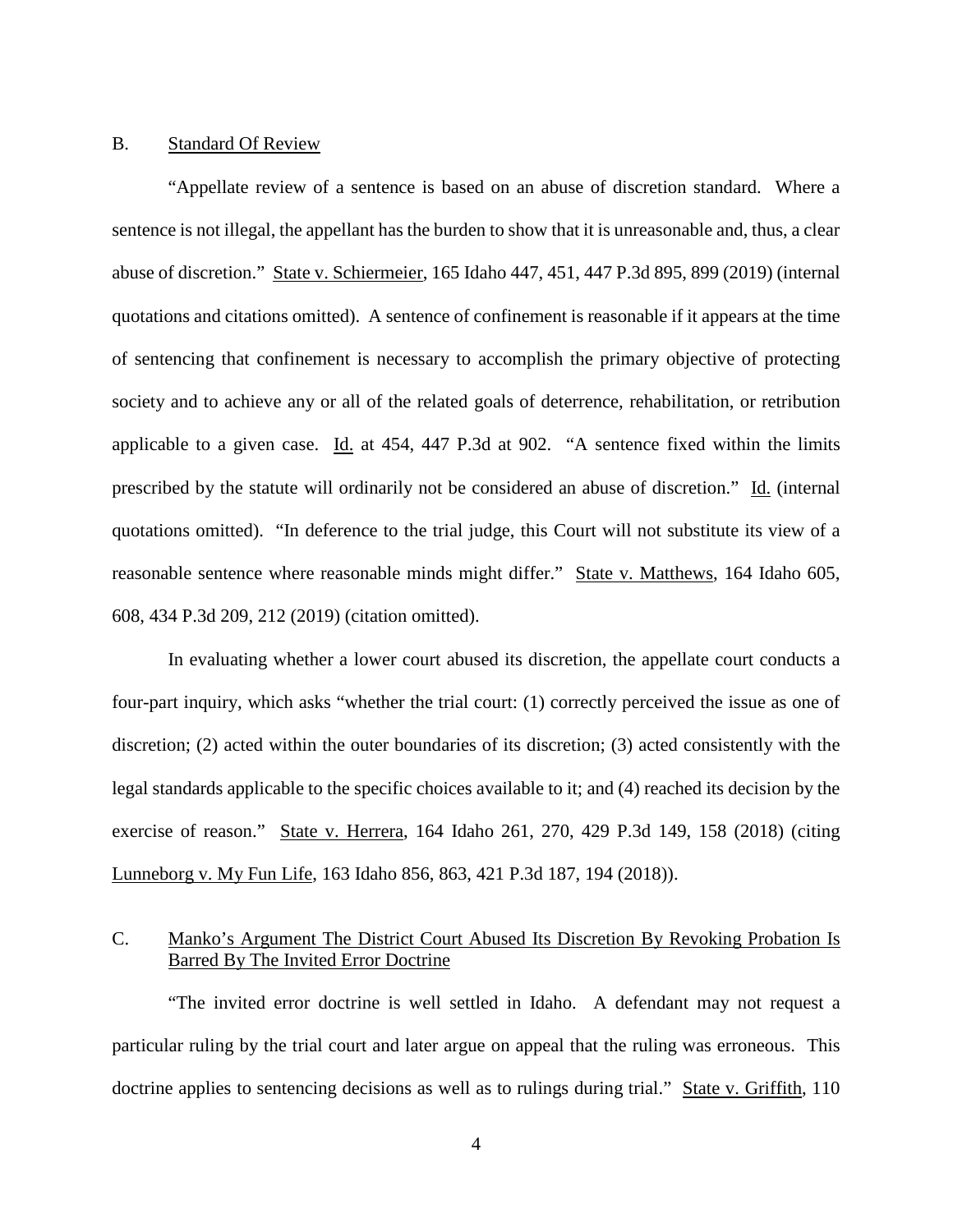Idaho 613, 614, 716 P.2d 1385, 1386 (Ct. App. 1986). "In short, invited errors are not reversible." State v. Edghill, 155 Idaho 846, 849, 317 P.3d 743, 746 (Ct. App. 2014).

At the sentencing hearing Manko's counsel requested imposed sentences, not probation. (Re., p. 35, Ls. 10-23.) On appeal Manko acknowledges that she "requested that the district court revoke her probation and execute her sentence." (Appellant's brief, p. 9.) Her appellate argument regarding revocation of probation is barred.

#### D. Manko Has Shown No Abuse Of The District Court's Discretion

The record shows the district court perceived its discretion, employed the correct legal standards to the issue before it, and acted reasonably and within the scope of its discretion.

At the sentencing hearing, the district court "considered the record" in Manko's cases, the comments made at the sentencing hearing, the statutory factors regarding probation, and "the Toohill factors of protection of society, deterrence of the individual and the public generally, rehabilitation and punishment." (Tr., p. 36, Ls. 10-19.) Given Manko's "criminal history and the escalation in these charges and the number of charges, particularly with the same crime and them moving to intent to deliver," the district court determined "that it is not appropriate to place [Manko] in the community." (Tr., p. 36, Ls. 21-25.) The district court stated "there has been a number of attempts at providing [Manko] with opportunities and resources to sort of get this under control and managed . . . the drug abuse issues." (Tr., p. 37, Ls. 3-6.) The district court found it "very concerning that there were now two possession of controlled substance with intent to deliver that [she's] pled guilty to." (Tr., p. 37, Ls. 6-8; see also Tr., p. 38, Ls. 7-16.)

Manko argues that the mitigating factors—substance abuse issues, family history of committing drug offenses, difficult childhood, ability to be sober for period of time with support and treatment, not having participated in long-term substance abuse programming—show the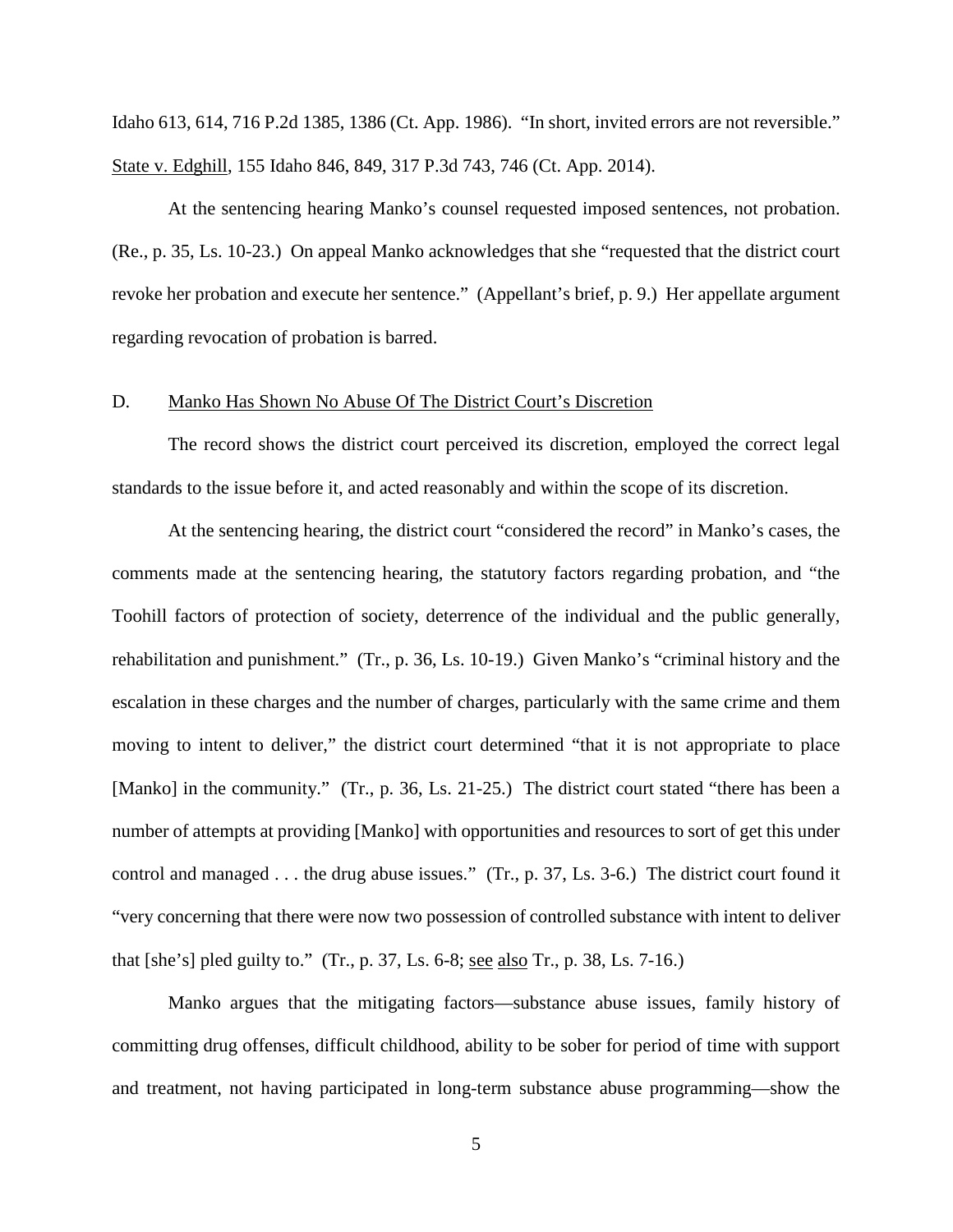district court abused its discretion "when it imposed consecutive sentences in the new case, and made those sentences consecutive to the sentence in [CR01-18-47843]." (Appellant's brief, pp. 6- 8.) Manko's argument does not show an abuse of discretion.

The PSI prepared for CR01-18-47843 reflects Manko's LSI score is thirty-eight, placing her in the high risk to reoffend category. (PSI, p. 130.) Manko's extensive criminal history consists of multiple felony convictions, opportunities on retained jurisdiction and probation, and probation violations. (PSI, pp. 119-124.) At the time of the 2018 PSI, the investigator stated "Manko is not a good candidate for community supervision," and recommended Manko "be encouraged to actively participate in all treatment and cognitive behavioral therapy programs offered to her on supervision or while incarcerated." (PSI, p. 131.) The district court placed Manko on a rider, and subsequently placed her on probation. While on probation, Manko received charges for possession of a controlled substance, driving without privileges, no insurance (second offense), and motorized vehicle on bike lanes or path in September of 2020. (48793 R., p. 117.) She also admitted to using meth multiple times a day for a few months, failed to perform 100 hours of community service and participate in rehabilitative programming, failed to submit to urinalysis tests, failed to obtain permission before changing residences, failed to maintain full-time employment, and failed to pay fines, fees or costs as ordered by the district court. (48793 R., pp. 117-118.)

 Manko's criminal history and performance on probation shows that she is not amenable to alternative treatment. Her LSI score and probation violations show that there is an undue risk Manko will reoffend without a significant term of incarceration, and concurrent sentences would fail to deter Manko's criminal behavior. Concurrent sentences would also depreciate the seriousness of the instant offenses, committed while Manko was on probation. The sentences